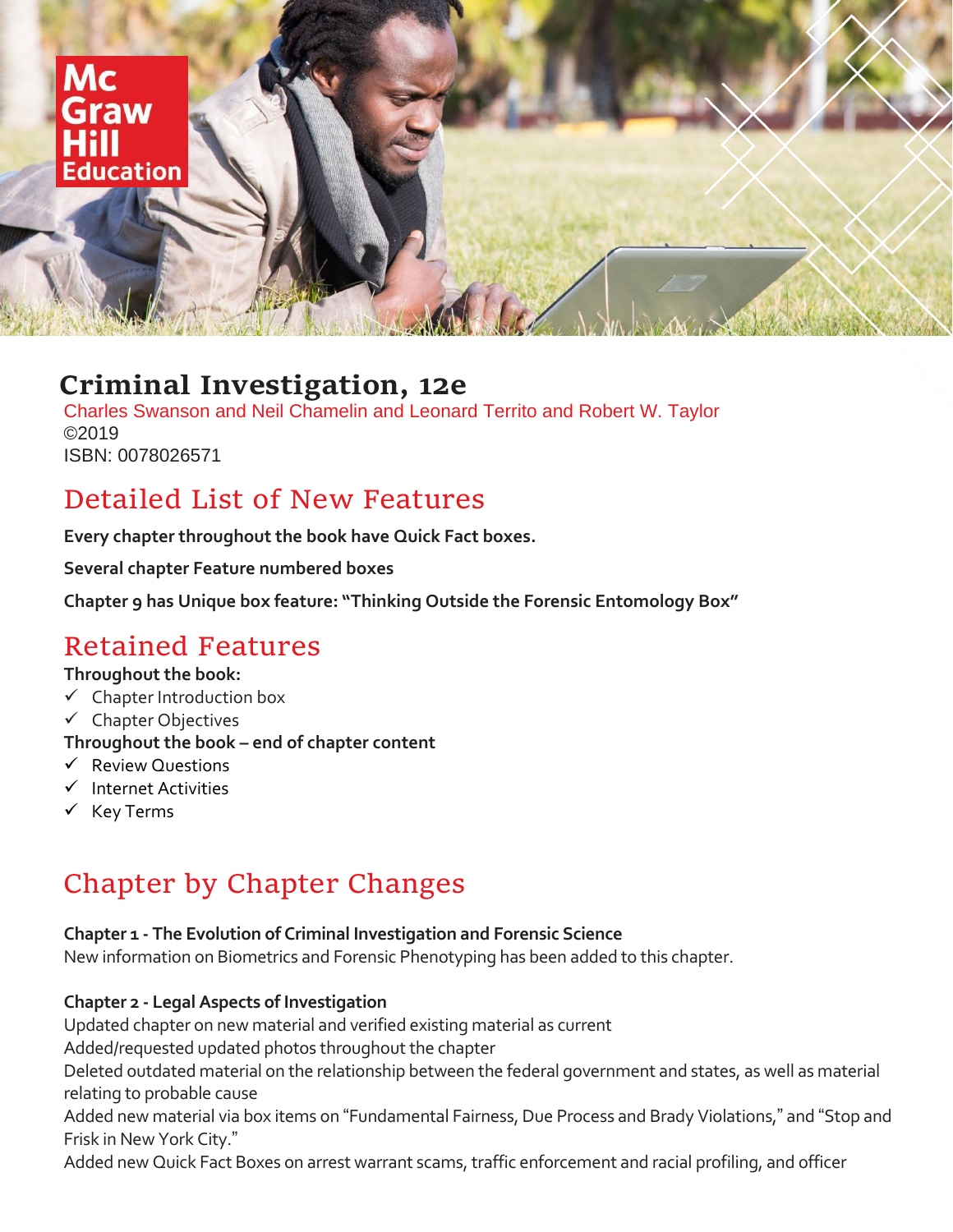searches of a vehicle trunk without a warrant Added new material on stop and identify statutes in the U.S. Added new Internet Activity focusing on the search and seizure of digital evidence by police officers in the future.

#### **Chapter 3 - Investigators, the Investigative Process, and the Crime Scene**

Includes updated information on the disease risks to officers from Hepatitis A, B, C, Ebola Disease Virus, Zika Virus Disease, and Tuberculosis.

## **Chapter 4 - Physical Evidence**

Major revisions throughout this chapter. There is a new section on "geoforensics," and updated sections on forensic palynology, impression evidence, glass, fingerprints, forensic odontology, hair, and blood.

**Chapter 5, Interviewing and Interrogation** - includes a new section on the most efficient way to interview people with disabilities. This includes those who are blind or visibly impaired, deaf or hard of hearing, mobility impaired, or have cognitive disabilities.

**Chapter 6 - Field Notes and Reporting** – many updated sections which includes updated sections on NIBRS Compliant Incident Forms; report generating which includes electronically generated citations or eCitations; as well as anew section on Gender, Race/Ethnicity, and Transgender Persons.

**Chapter 7 - The Follow-Up Investigation and Investigative Resources** – new section on Field Contacts and Field Interviews; revised section on Bureau of Alcohol, Tobacco, and Firearms; completely updated section on surveillance, updated section on GUIDELINES FOR CONDUCTING SHOW-UPS, PHOTO ARRAYS/LINEUPS, AND LIVE LINEUPS. New discussion on the Innocence Project and completely revised sections on Cold Case Investigation and Intelligence Analysis and Crime Analysis.

**Chapter 8, The Crime Laboratory** - includes updated and expanded material on new technologies that have revolutionized the crime lab. As such, information on fingerprints and the law, CODIS (including new DNA quantitation, mitochondrial DNA, non-human DNA, sperm detection and separation, and Y-Chromosome analysis) is presented. A new section on Biometrics and Next Generation Identification (NGI) also highlights the chapter as well as added material on problems and scandals within crime laboratories (e.g., dissolution of the FBI's Hair Analysis and Bite-Mark Analysis section, and reforming state and local crime labs).

**Chapter 9, Injury and Death Investigations** - includes a new discussion of the differences between spree killings and mass murders. For example, the spree killer is an individual who embarks on a murder rampage and the killings take place over a given period of time. The mass murder typically involves the intentional killing of a group of people at one time and usually occurs in a public place.

**Chapter 10, Sex-Related Offenses -** includes an updated section on best practices for sexual assault investigation with new material on rape and sexual assault investigation and preliminary victim interviews, minimal fact interviews, victim-centered responses and trauma-informed responses, and follow-up interviews by detectives and/or officers. The chapter also presents new presentations on contemporary issues facing sexrelated offense investigations, such as police sexual violence, transgender victims of sexual assault, drug and alcohol-facilitated sexual assault, and date rape (sexual assault) on college and university campuses.

**Chapter 11, Crimes Against Children** - contains new and updated material on the impact of social media on crimes against children, such as investigative tools using Facebook, Twitter and Snapchat in cases involving cyberbullying, sexting, and sextortion. The chapter also has a new and updated analysis of school shootings that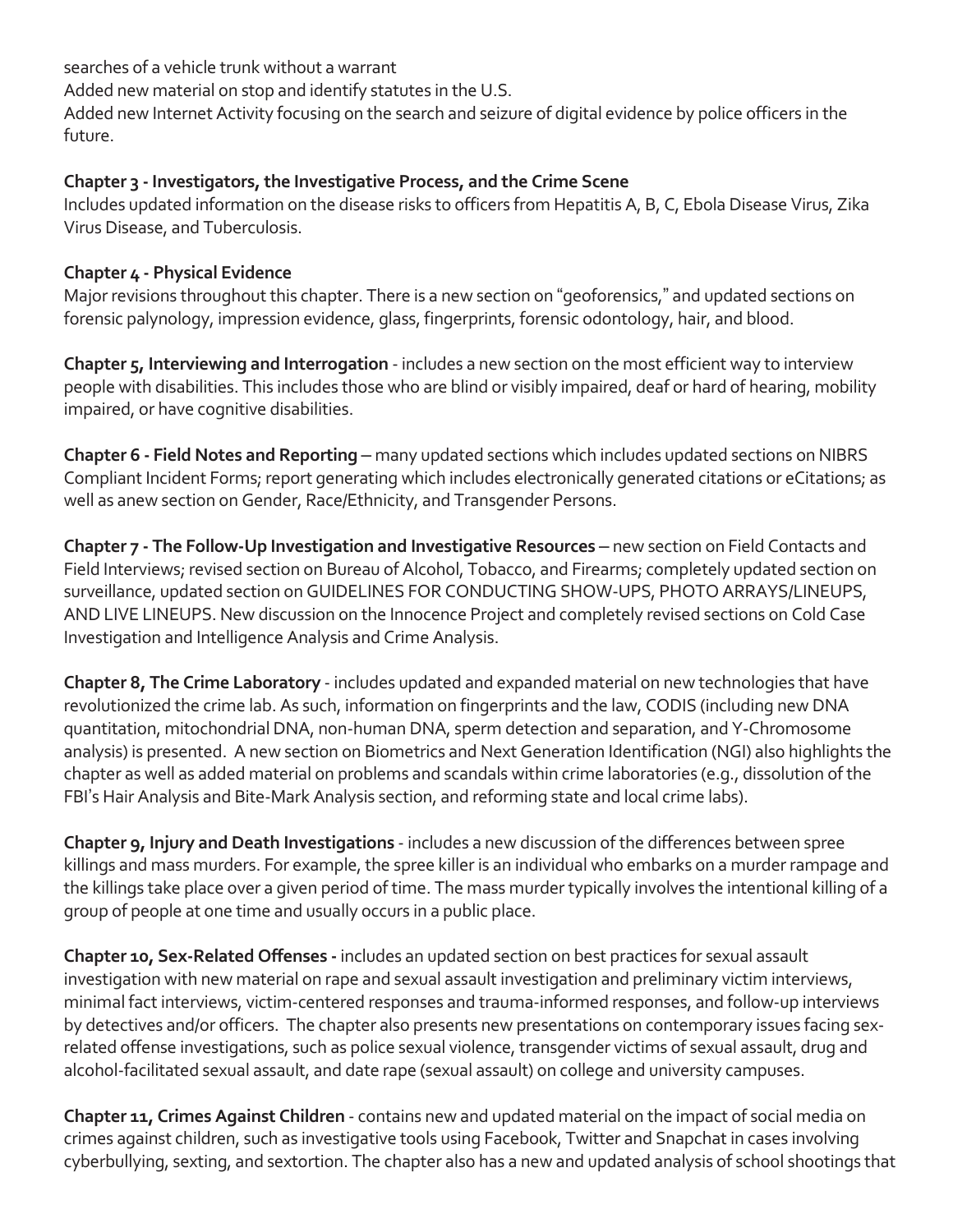continue to plague the U.S.

**Chapter 12, Human Trafficking** - has been extensively modified with many of the previous topics expanded and new ones added. This includes the discussion of sex trafficking of American children and their demographics. We also discuss: The Stockholm syndrome; recruitment; pimp control; the role played by customers (johns); programs for demand reduction, and; the role of the law enforcement Multi-Agency Task Force.

**Chapter 13, Robbery** - includes a discussion of the dramatic increase in the robberies of smartphones in recent years and how best to investigate them as well as prevent them in the first place. We have also discussed efforts by police to set up "Safe Zones" to prevent robberies which involve sales generated by Craig's List.

**Chapter 14 – Burglary** – major revision on this chapter with new content added under the following headings: Burglary Methods Change Over Time The Offenses of Burglary and Possession of Burglary Tools Burglary Motivations, Deterrents, and Perceived Risk of Apprehension Burglars: Planning, Information, and Gender Differences Burglar Offending Records Burglars and Burglaries Residential and Non-Residential Burglaries Entries by Unknown Means and Lock Picking Burglary Symbols Safe Burglaries Car, RV, and Trailer Burglaries Approaching the Scene and Initial Actions Investigative Considerations at the Scene Stolen Goods Markets The Investigator's Role in Burglary Prevention

**Chapter 15, Larceny** - included is an expanded discussion of shoplifting and crime prevention tips for employees. We have also added new information which addresses the problem of bicycle theft. This includes a discussion of the typical methods employed by bicycle thieves as well as developing a profile for both the thief and potential victims.

**Chapter 16, Vehicle Theft and Related Offenses** - includes updated statistical information relating to auto, airplane, motorcycle and "big rig" (18-wheeler) vehicle theft. There are also new informational items on auto component and accessary theft, cybercrime and cars, the use of stolen vehicles by terrorists, odometer fraud, the transport of stolen vehicles to Mexico, and preventing vehicle theft through the use of new technologies.

**Chapter 17, Cybercrime** - addresses one of fastest growing areas of criminal investigation confronting the police. There is new section on the "The Evolution of Cybercrime: From Teen Hackers and Script Kiddies to Sophisticate Criminal Organizations, International Espionage, and Cyber Terrorism," that provides detailed discussion of today's major threats from sophisticated criminal organizations to foreign espionage groups. There are also a number of informational items that focus on sophisticated cybercrime threats and attacks, including discussion on Stuxnet and Flame, and Advanced Persistent Threat 1 (APT-1). The chapters also have a major new section on digital forensics that includes common digital evidence found in traditional crimes as well as securing evidence on mobile devices.

**Chapter 18, Agricultural, Wildlife, and Environmental Crimes** - includes a discussion of the causes of wildfires